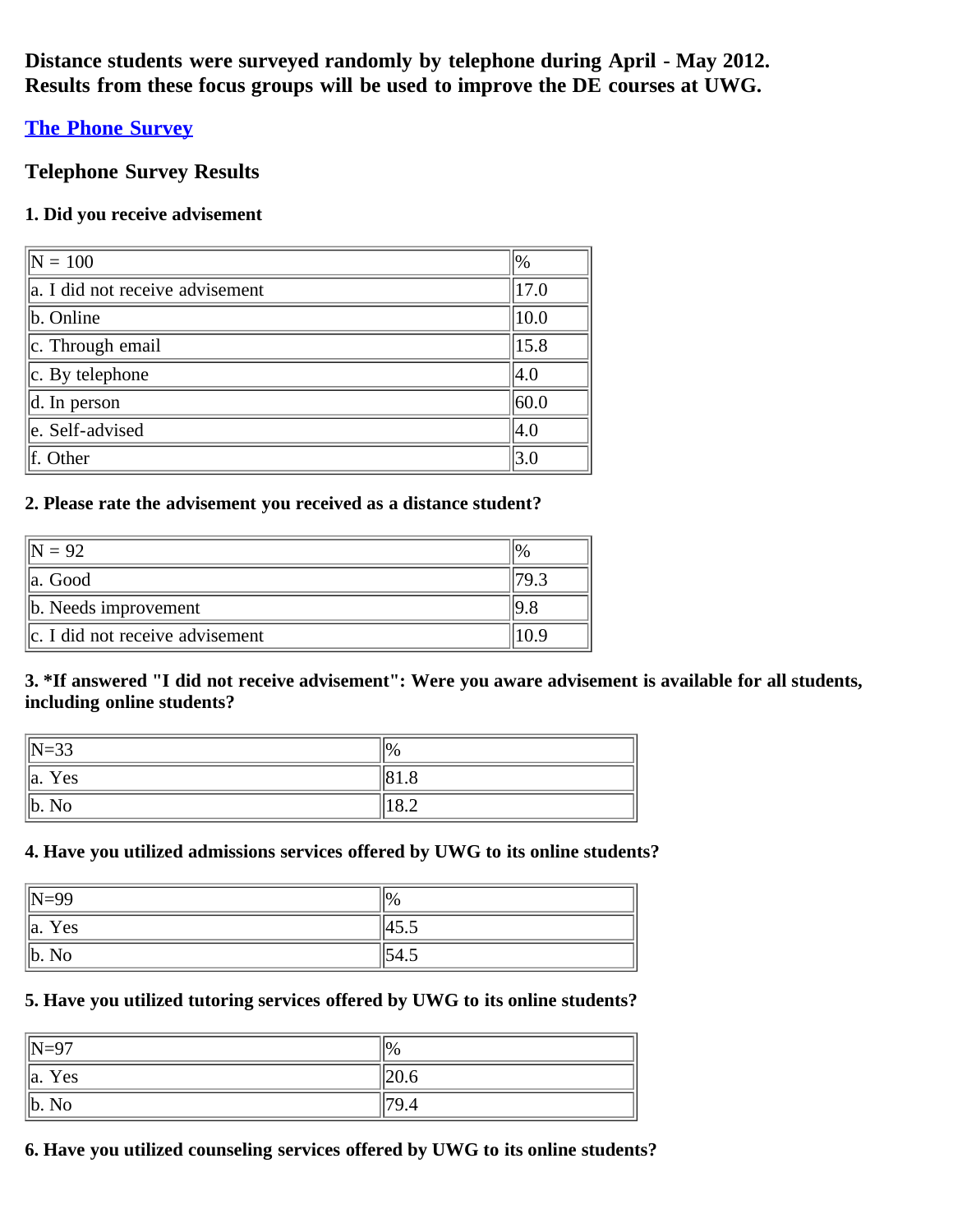| $\ N=100$      | $\frac{1}{2}$ |
|----------------|---------------|
| $\ a\ $<br>Yes | 14.6          |
| $\ $ b. No     | 86.0          |

## **7. Have you utilized any other student services offered by UWG to its online students?**

| $\vert$ N=100      | $\frac{10}{6}$ |
|--------------------|----------------|
| $\parallel$ a. Yes | ا⊾⊶ا           |
| $\ $ b. No         |                |

#### **8. Please rate the student services as you received as a distance student.**

| $\parallel$ N=86          |  |
|---------------------------|--|
| $\ $ a. Good              |  |
| $\ $ b. Needs Improvement |  |
| $\ c.$ Do Not Remember    |  |

### **9. Did you utilize any library resources as a distance student, either by visiting a library or using library electronic resources?**

| $\ N=100$          |  |
|--------------------|--|
| $\parallel$ a. Yes |  |
| $\ $ b. No         |  |
| $\ c.$ Unsure      |  |

#### **10. How satisfied are you with the availability of library services at West Georgia for distance students?**

| $\ N=100$                     | $\frac{10}{6}$ |
|-------------------------------|----------------|
| a. very satisfied             | 60.0           |
| b. Somewhat satisfied         |                |
| lc. Not satisfied             | I4.O           |
| $\parallel$ d. Does not apply | 16.0           |

# **11. Please rate the registration process as you experienced it as a distance student.**

| $\mathbb{N}=98$           | $\%$ |
|---------------------------|------|
| lla. Good                 |      |
| $\ $ b. Needs improvement |      |
| c. Don't Remember         |      |

# **12. How did you initially receive a technical orientation to CourseDen? More than one answer may apply.**

| a. Did not receive technical orientation | 11V. |
|------------------------------------------|------|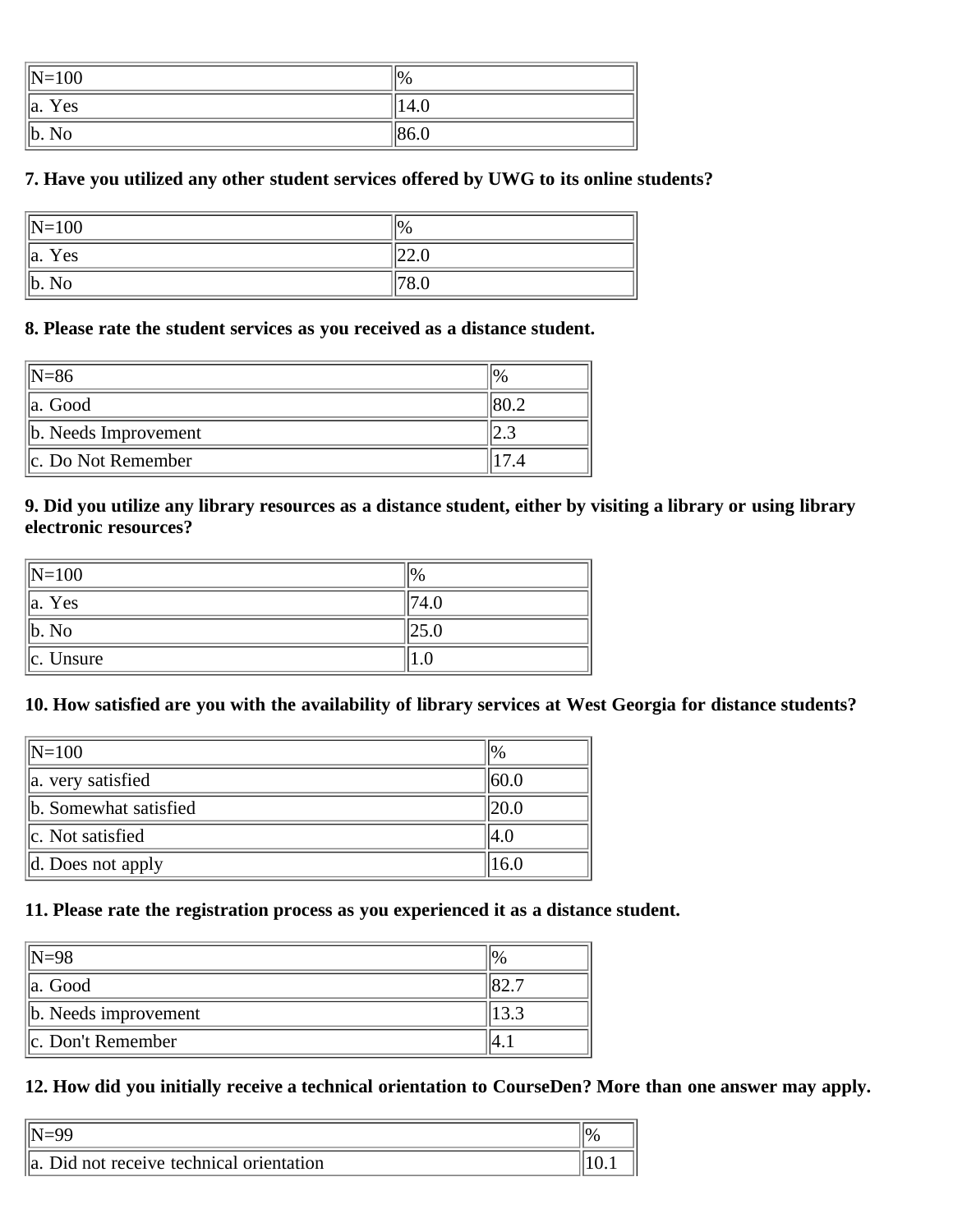| $\ $ b. Through learning by myself                | 49.5 |
|---------------------------------------------------|------|
| $\ $ a. Through online information                | I8.1 |
| $\ $ b. Through a live orientation                | 17.2 |
| $\ c\ $ . Through the instructor                  | 17.2 |
| d. Through the CourseDen student printed handbook | 18.1 |
| $\parallel$ e. Through other class members        |      |

**13. Did these orientations provide you with enough information to effectively utilize CourseDen by the second week of your course?**

| $\parallel$ N=86   | $\frac{10}{6}$ |
|--------------------|----------------|
| $\parallel$ a. Yes | 89.5           |
| $\ $ b. No         | 10.5           |

**14. If you had problems accessing the course or utilizing CourseDen in any way, which of the following did you utilize for help. More than one may apply.**

| $\parallel$ N=92                                                                       | $\frac{10}{6}$ |
|----------------------------------------------------------------------------------------|----------------|
| $\parallel$ a. Never had problems                                                      | 59.8           |
| b. The University's Distance Learning helpline by either email or<br>$\parallel$ phone | 19.6           |
| $\ c.$ The instructor                                                                  | 18.5           |
| d. Another classmate                                                                   | 18.7           |
| le. Online instructions                                                                | 2.2            |
| If. The after-hours helpline (the $1-866-588-5293$ )                                   | 2.2            |

**15. How successful was \_\_\_\_\_\_\_\_\_\_\_\_ (answer above) in solving your CourseDen issues? (Skip if answer to 14 is 'a')**

| $IN=66$                         |  |
|---------------------------------|--|
| a. Very successful              |  |
| b. Somewhat successful          |  |
| $\ c\ $ . Not successful at all |  |

## **b. How successful was \_\_\_\_\_\_\_\_\_\_\_\_\_\_\_\_ in solving your WebCT problems? (Skip if answer to 8 is 'f')**

| $\parallel$ N=5               | $^{10\%}$ |
|-------------------------------|-----------|
| $\ $ a. very successful       |           |
| b. somewhat successful        |           |
| $\ c\ $ not successful at all |           |

**c. How successful was \_\_\_\_\_\_\_\_\_\_\_\_\_\_\_\_ in solving your WebCT problems? (Skip if answer to 8 is 'f')**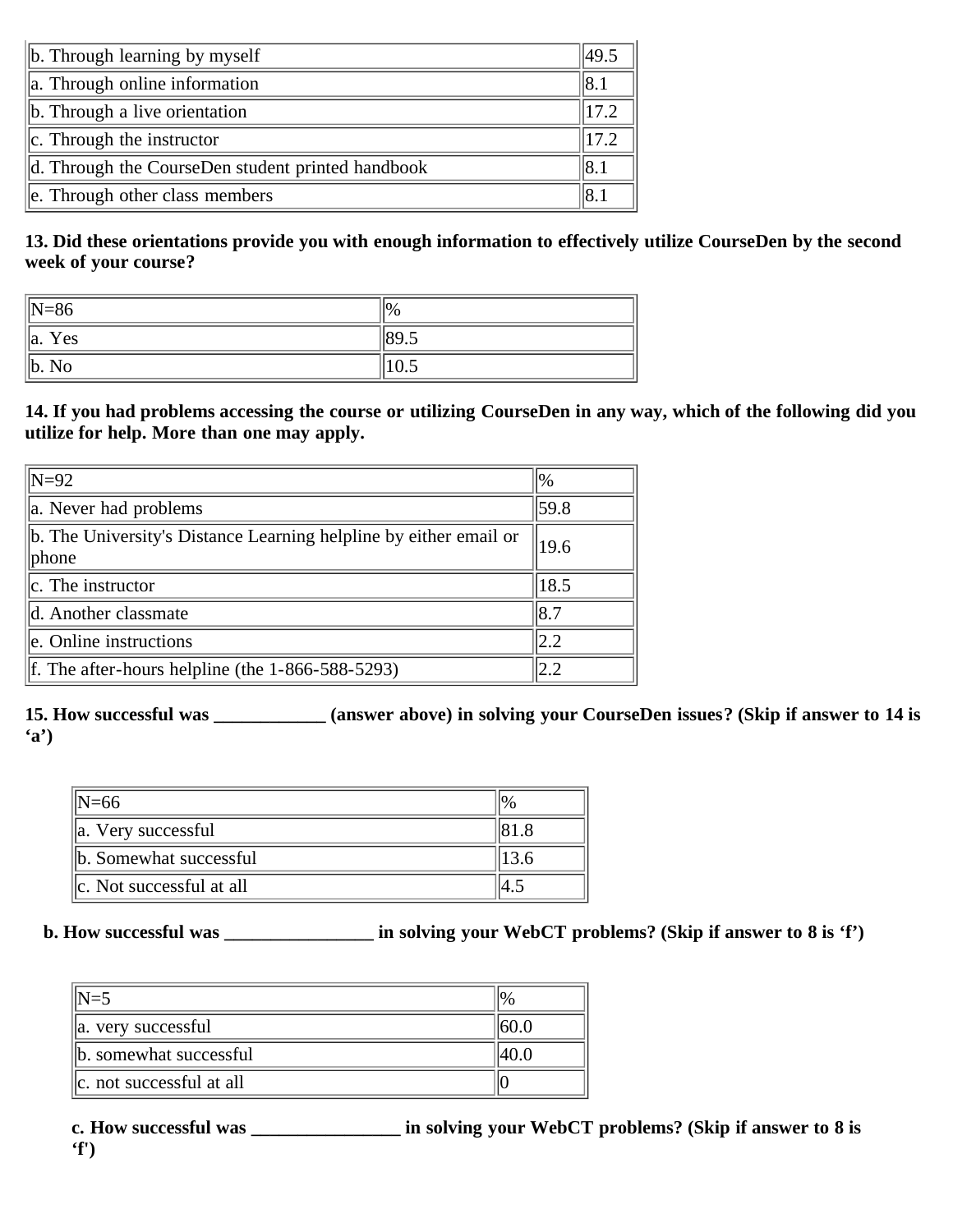| a. very successful         |  |
|----------------------------|--|
| b. somewhat successful     |  |
| lle. not successful at all |  |

**16. Overall, do you feel that you received prompt and courteous student support from West Georgia as a distance learner?**

| $\parallel$ N=96      |                          |
|-----------------------|--------------------------|
| $\parallel$ a. Yes    |                          |
| b. No                 | د و که ۱                 |
| $\ c.$ Does not apply | $1 \Delta \ddot{\omega}$ |

### **17. Compared to traditional courses, how much do you think you learned in West Georgia's distance courses?**

| $\parallel$ N=99                                     |  |
|------------------------------------------------------|--|
| $\parallel$ a. About the same in each type of course |  |
| $\ $ b. I learn more in a distance course            |  |
| $\ c\ $ . I learn less in a distance course          |  |

**18. How would you compare the level of interaction between yourself and your instructor and your peers in your distance course? Was it about the same, greater, or less than in a traditional course?**

| $\vert\vert N=100$     | $\frac{10}{6}$ |
|------------------------|----------------|
| $\ $ a. About the same |                |
| $\ $ b. Greater        |                |
| $\ c.$ Less            |                |

#### **19. Do you think that there are enough distance courses offered at West Georgia?**

| $\ N=100$          |     |
|--------------------|-----|
| $\parallel$ a. Yes |     |
| $\ $ b. No         | 2.U |
| $\ c.$ Uncertain   |     |

### **20. If the distance course you last took were not offered via distance media, would you have driven to campus to take the course in the traditional manner?**

| $\vert\vert N=100$           | $\frac{10}{6}$ |
|------------------------------|----------------|
| $\ $ a. Probably yes         | 48.0           |
| $\ $ b. Probably no          | 18.0           |
| $\ c.$ Definitely yes        |                |
| $\parallel$ d. Definitely no |                |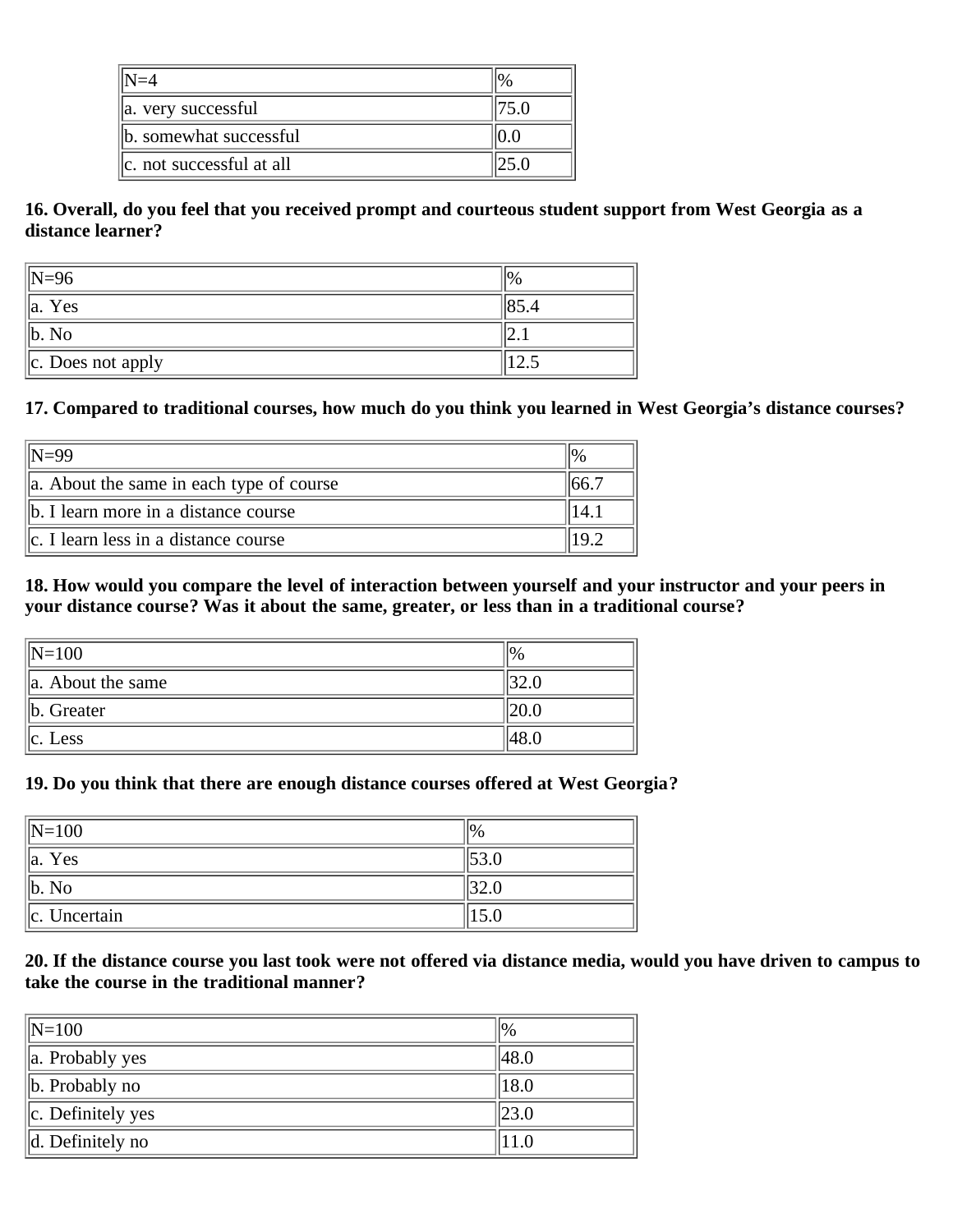## **May 2012**

**How could advisement have been improved?** (Asked only when students said that advisement services needed improvement)

- IT was confusing be the advisor would not tell her what to take: Dr  $***$ .
- indirect and confusing.
- more involvement.
- My advisor told me to take a course not offered in the Fall.
- Had questions; took a long time to respond; got offended because she called her professor instead of Dr.; \*\*\* \*\*\*.
- Very disorganized. Very helpful when t.
- understood what was saying. person did not communicate.

**How could the registration process be improved?** (Asked only when students said that registration process needed improvement)

- getting the right person on the phone could be better.
- multiple courses running at same time not avalible after teaching hours, schedualing holds inconvient all education block one CRN number.
- very slow, banweb crowded.
- took a long to register on banweb
- Does not like that you have to see an adviser every semester now.
- Banweb was slow.
- registered you for a class that you did not need.
- It is always way too many students crowding the registration.
- server bogs down.
- tuition went up. people she talked to were not helpful.

**In what ways were the orientations not helpful in learning to effectively utilize CourseDen?** (Asked only when students answered no)

- Did not have an orientation.
- She had to teach herself.
- Student did need them.
- Student did not attend any of the orientations.
- On the first day of orientation, student guides showed me how to log in, but the instruction didn't go any further than that.

## **In what ways were \_\_\_\_\_\_\_\_\_\_\_\_\_\_\_\_\_\_\_\_\_ not successful when solving your CourseDen problems?** (Asked only when students said "not successful at all")

They were competant.

## **How could student services be improved to distance students?** (asked when students said no to question)

General directory information was up to par.

## **Explain why you learned more, less, or about the same in online classes compared to traditional courses.**

- because instructor was very involved.
- She is not a fan of online but she was forced to because they were only offered online.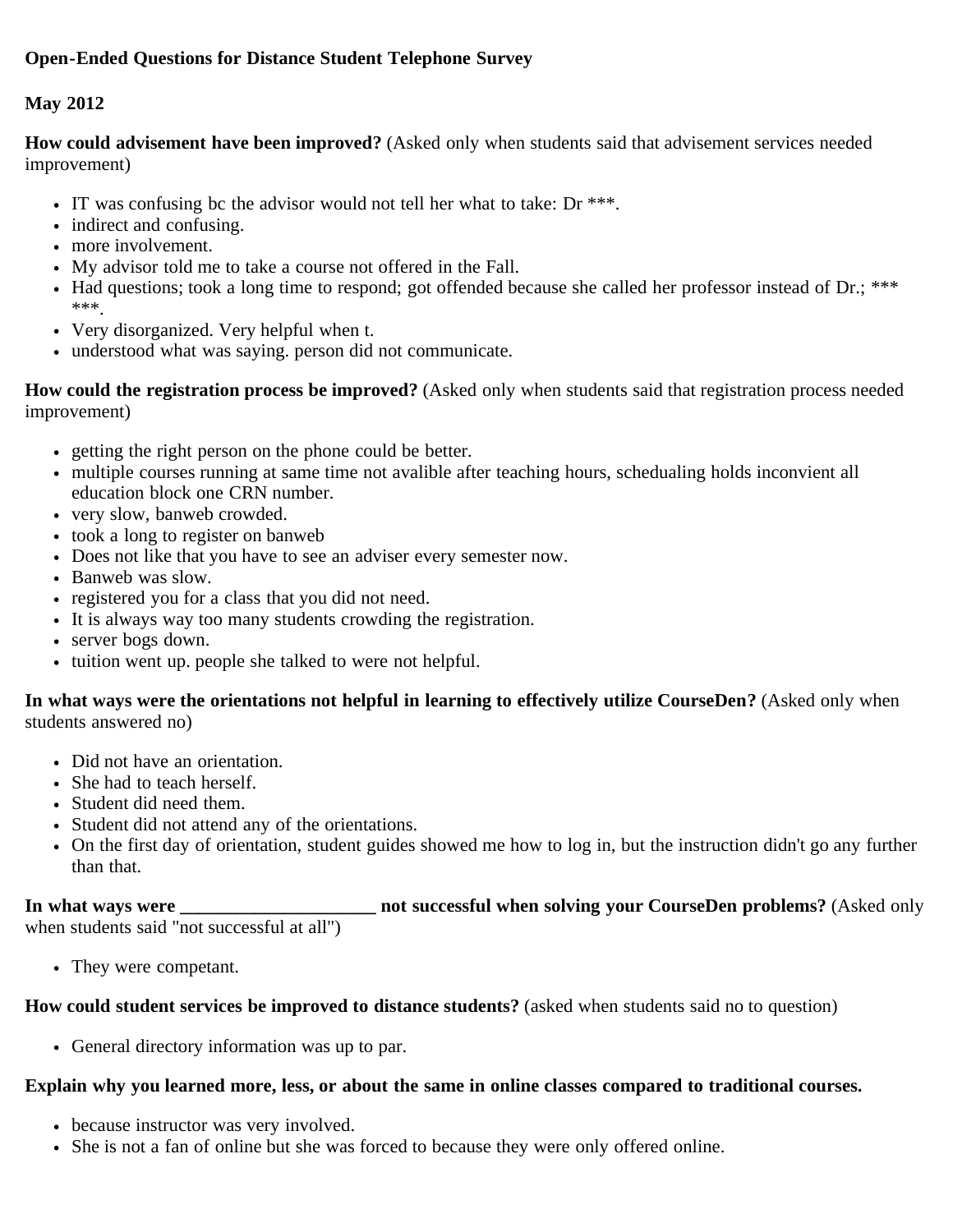Can't really explain, but I feel I leanred more. I guess because I had to do it all on my own.

- She does not like online courses but had to because it was only offered online.
- less focused.
- I have more time to read than other courses.
- the class you taught yourself.
- because the material was just reading and repeat, quizzes were easy.
- Easier than other courses; less time required.
- Don't have as much motivation to get stuff.
- Learned about computers though the student was all ready profficient.
- Learned more because she didn't have to miss class when she had a flare up and couldn't travel.
- might be a little less.
- Online classes are convenient; some teachers give "busy work" instead of trying to really teach.
- Depends, some classes are more assignment based.
- She's learned the same amount.
- Since the pace is different, study habits change.
- In a traditional session there are a lot of people. The online pace was better and instructor paid more attention.
- She feels tha she learned a lot less. She likes coming to campus better.

### **Explain why you interacted with other people more, less, or about the same in online classes compared to traditional courses.**

- Never heard from instructor .. only teaching assistants.
- aLOT.
- There was no forced/passive interaction. Sometimes teachers don't always use discussions etc.
- Same with teacher.
- It took on average about 3 days for the respond to emails.
- She enjoys face to face interaction with her peers etc.
- The teacher was lacking in communication with the students.
- Depends on the professor.
- because of weekly discussions.
- Never contacted professor.
- Very attentive.
- Interaction was not necessary.
- Professor is very available; promptly responds.
- Less than a tradition course because everything is online.
- Group chats and discussion boards; however, some teachers are not flexible with chat times.
- Because it was online, I just interacted less with everyone.
- Did not need as much interaction since everything is online.
- There is no interaction.
- Communication was essential means for passing the class.
- discussions.
- group assignments.
- Better due to involvement in discussions.
- Only on campus three times a week and thus she did not see her classmates.

### **Can you think of any other ways in which our distance courses, programs, and services for distance students could be improved at UWG?**

- doesn't like the fact that you have to use Mozilla. more upper level courses online.
- She doesn't like the way it shuts down on Friday nights.
- not in this experience. went really well. Instructor was phenomenal.
- Give busy work bc they forget that you other courses to do.
- Faster response time on financial aid.
- more classes maybe more entire programs.